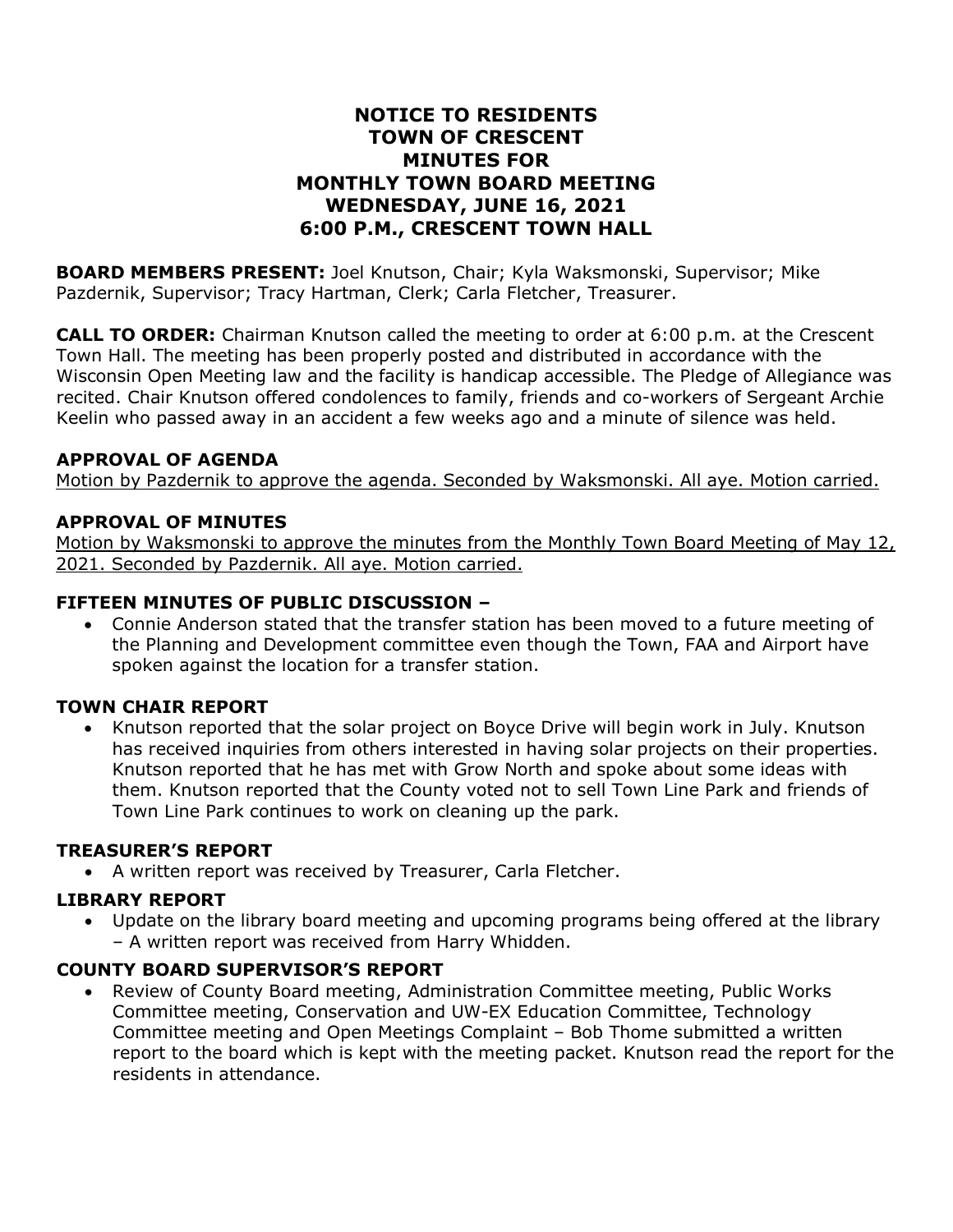## **FIRE DEPARTMENT REPORT AND APPROVAL OF PURCHASES**

• Monthly Call update, purchases update, training update, fundraiser update – Keven Mahner reported that there were 5 calls during the month of May. Mahner reported that they need to purchase 153 feet of hose. Mahner reported that there are about \$6900 in vehicle repairs. Mahner report that the 3<sup>rd</sup> Saturday of July they will be having a drivethru brat sale. Mahner reported that they may need to purchase all new radios due to a potential change in standards. Mahner reported that training during the last month was landing zone planning. Mahner reported that the town hall exit lights need new batteries. Mahner reported that radios are \$1000-\$1500/radio and they will need approximately 25 new radios.

# **FIRST RESPONDER'S REPORT AND APPROVAL OF PURCHASES -** None

## **TOWN ROAD CREW REPORT**

• Road Projects update, update on vehicle repairs and shop repairs – Lundt reported that they began chipping for residents and on the roadside and mowing has begun. Lundt reported that Fahrner finished chip sealing a few roads from last year. It will settle for a few weeks and they will then sweep and fogseal it. Knutson asked Lundt to light a fire under Fahrner to complete the fog seal as soon as possible. Lundt reported that he met with all of the contractors regarding the road bids. Lundt reported that they have new shelves from Fahrner. Knutson thanked Crescent Road Crew Ted Lundt and Brad Gerdes and the fire department for their work during the storm last week.

## **TOWN PLAN COMMISSION REPORT**

• Pazdernik reported that he has received letters from 5 interested residents.

## **UNIFORM DWELLING INSPECTOR'S REPORT** - None

# **SQUASH LAKE DISTRICT REPORT –** None

### **DISCUSSION/POSSIBLE DECISION REGARDING: Open 2021 road bids – Hat Rapids Road, Timber Lodge Road 1, Boyce Drive**

Knutson opened the bids as follows:

- Boyce Drive Chipseal Pitlik and Wick (\$45,415.50) and Fahrner (\$63,777.21). The Board reviewed each bid. Motion by Pazdernik to approve the bid from Pitlik and Wick for \$45,415.50. Seconded by Waksmonski. All aye; motion carried.
- Hat Rapids Road Musson (\$83911.60) Pitlik and Wick (\$80722.00) American Asphalt (89064.40) and Northeast Asphalt (\$86956.80). The Board reviewed each bid and discussion ensued. Motion by Pazdernik to approve the Pitlik and Wick bid at \$80,722.00 for Hat Rapids road. Seconded by Waksmonski. All aye; motion carried.
- Timber Lodge Road Musson (\$46025.60) Pitlik and Wick (\$43729.50) American Asphalt (\$43,266.85) Northeast Asphalt (\$46,938.05). Knutson stated that there is a variance in the amount of crushed asphalt in each of the bids. The Board reviewed each bid and a discussion occurred.

Motion by Waksmonski to accept the bid of American Asphalt for Timber Lodge in the amount of \$43,266.85. Seconded by Pazdernik. All aye; motion carried.

#### **DISCUSSION/POSSIBLE DECISION REGARDING: 2021 Road Project Budget and Plans –** No additional road project discussion needed.

**DISCUSSION/POSSIBLE DECISION REGARDING: Fireworks Permits: Requirements, Applications and Expectations** – Knutson stated that he and Fire Chief Mahner have received concerns regarding fireworks in the area. Knutson reported that the Town of Crescent has a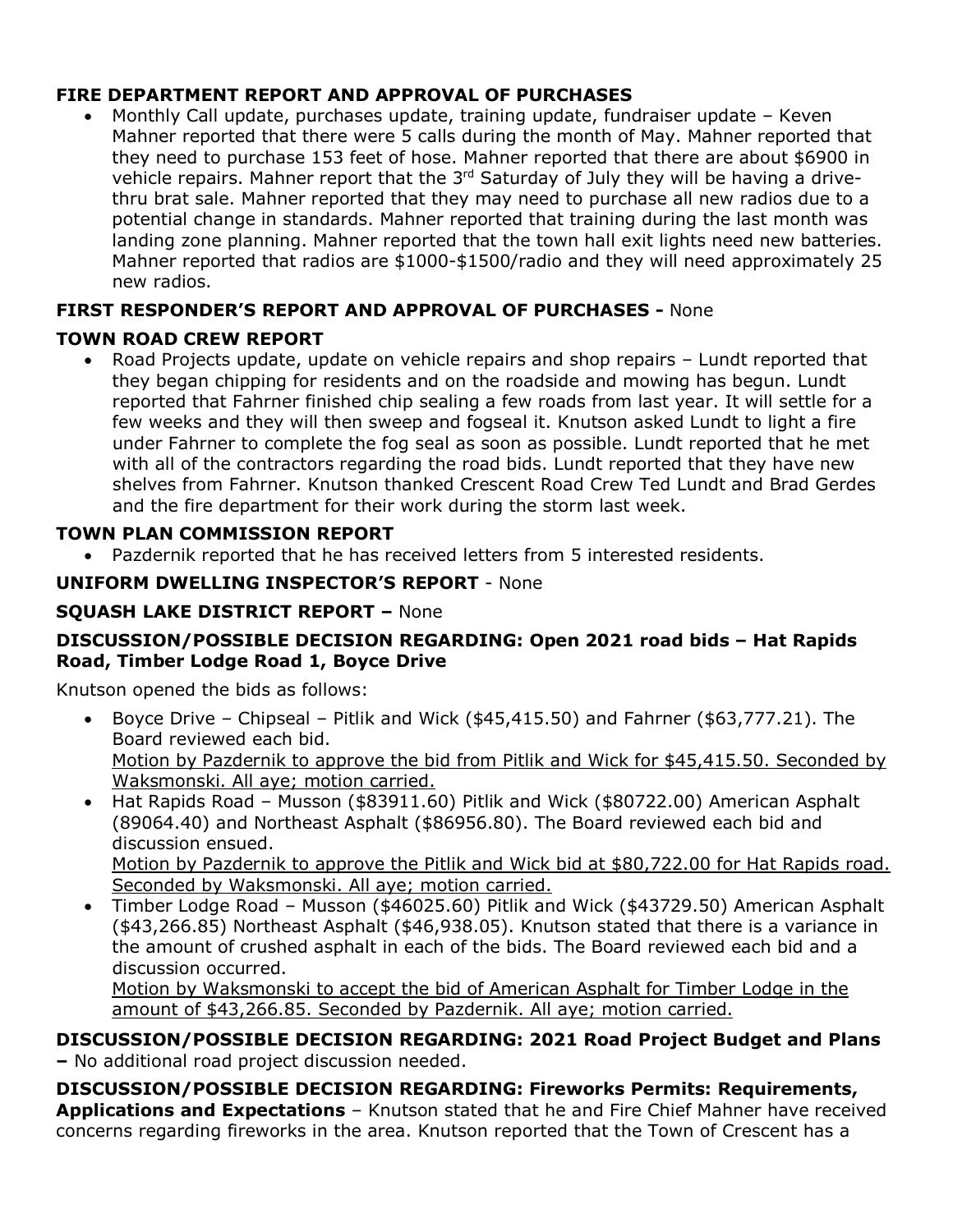permit system in place for fire works and would like to see more information provided to the public regarding the permit system and the process. Discussion regarding the permit and what information is received on the permit. Mahner reported that the permit does require the requester to list the number of shells. Knutson would like to see a "common courtesy" broadcast to keep it to the weekends around the  $4<sup>th</sup>$  of July and to be courteous of others. Knutson would like to see something sent out via the subscription list for the Town of Crescent. Supervisor Waksmonski stated that she would send out a newsletter with information regarding fireworks.

**DISCUSSION/POSSIBLE DECISION REGARDING: Resolution to name Oneida County Humane Society as a Dog License Issuer –** Hartman explained the reason for the resolution and gave the history of the dog licensing. Hartman explained that the Oneida County Humane Society is the stray dog holder for all towns in the County. Motion by Pazdernik to approve resolution # 3-2021 to allow the Humane Society to voluntarily become a dog license collecting official for the Town of Crescent. Seconded by Waksmonski. All aye; resolution #3-2021 passed.

**DISCUSSION/POSSIBLE DECISION REGARDING: Appointment for town board representative to Squash Lake District Appointee** – Knutson explained that per statute the town must appoint a member to lake districts. Knutson reported that the member appointed by the board can be a member of the town board or a resident of the lake district. Knutson reported that he received a recommendation from the Squash Lake District to appoint Peggy Jensen (Squash Lake Rd) to the Squash Lake District. Peggy Jensen was present and introduced herself to the board and residents at the meeting. Motion by Waksmonski to appoint Peggy Jensen of 7386 Squash Lake Road as the Town of Crescent Squash Lake District Appointee. Seconded by Pazdernik. All aye; motion carried.

**DISCUSSION/POSSIBLE DECISION REGARDING: Status report on formation of Crescent Lake District, appointment for Town Board representative to Crescent Lake District** – Knutson reported that the Crescent Lake District was approved by the County Board and asked Jim Gehrke to give a status update to the Board. Gehrke reported that during the May

County Board meeting the Crescent Lake District was approved, however, there is a 30-day period where nothing can move forward while an appeal timeline expires. Gehrke reported that the 30 days ends in 2 days. Gehrke reported that he, Connie Anderson and Tim Kilgore have been appointed to the district by the County Board Chair and Bob Thome was appointed as the County Board representative. Gehrke reported that there will be an annual meeting of the district held by September  $8<sup>th</sup>$  and the District Board will be meeting after the 30 days ends to prepare for the annual meeting. Gehrke reported that Crescent Lake District has a website and encouraged everyone to view the website. Connie Anderson stated that one of the concerns that has been expressed is with the tax that will be added to bills of the district members. Anderson reported that the levy amount is completely at the vote of the district members at the annual meeting every year. Knutson reported that currently on the Town Board two members live on Crescent Lake and therefore he would have concerns appointing one of them to the Lake district. Knutson reported that he would like to appoint Maria Rudesill to the Crescent Lake District and gave some information and history regarding Maria Rudesill. Motion by Knutson to approve Maria Rudesill of 6729 Maria Drive to the Crescent Lake District as the Town representative. Seconded by Waksmonski. All aye; motion carried.

**DISCUSSION/POSSIBLE DECISION REGARDING: Town Plan Commission Appointments** – Pazdernik reported that he has received interest from the following people: Connie Anderson,

Jonathan Jacobson, Rob Bosnjak, Jane Banning and Andrea Metz. The Town of Crescent has an ordinance creating a plan commission of 5 members. Discussion regarding the 5 interested residents. Discussion regarding a 5-member plan commission versus a 7-member plan commission. Knutson would like to appoint 4 members today and if it is determined that a 7 member board is necessary the ordinance can be amended in the future to move it back to a 7